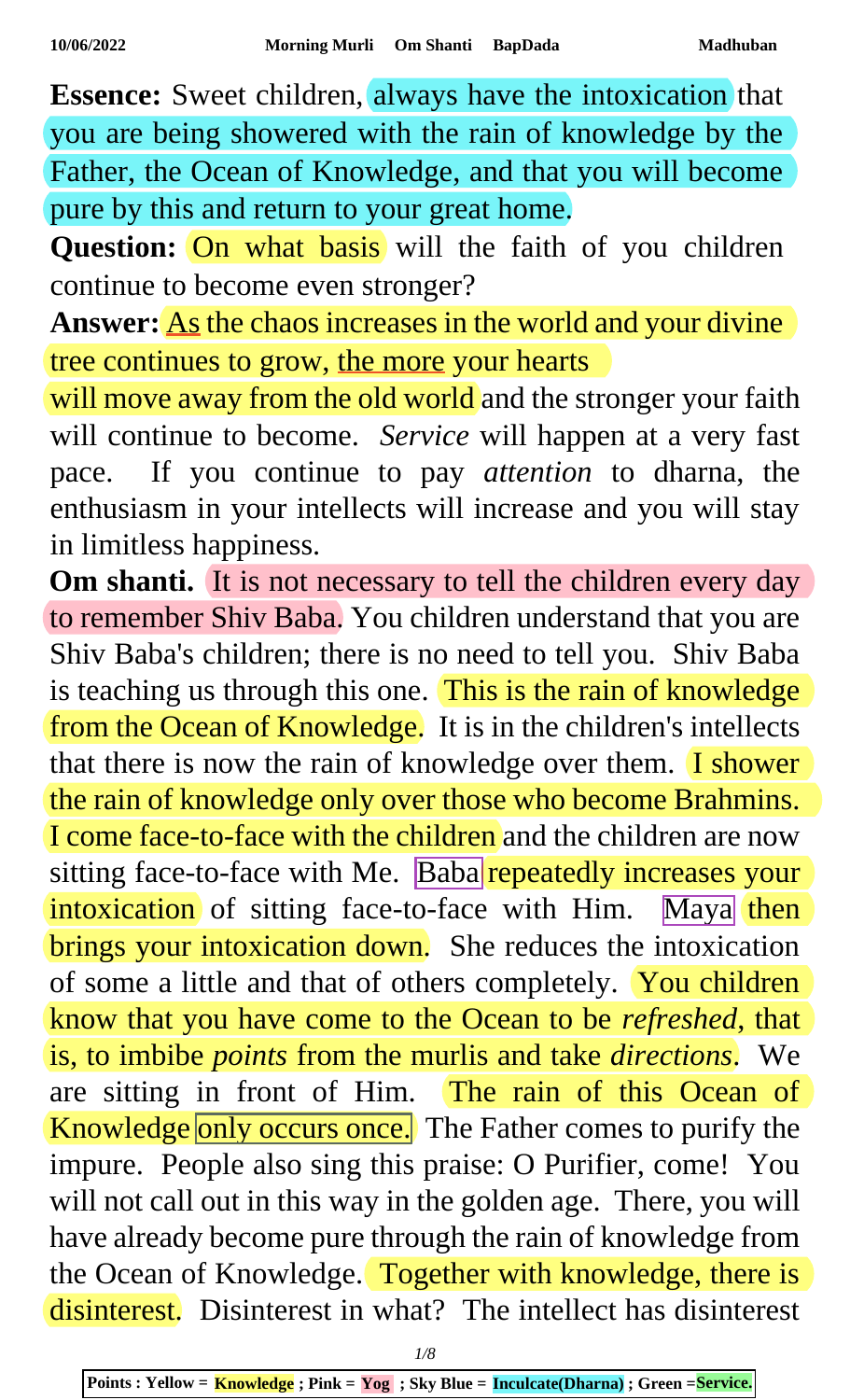in the old, impure world. The intellects of you children understand that you are now going to the new world and that you must renounce the old world. People have used the word 'disinterest' for this. When Baba builds a new house, the intellect's yoga is removed from the old and attached to the new. You feel that the old one should be demolished, so that you can go to the new one. You children too feel inside that heaven should be established soon, so that you can go home quickly and then be happy. First of all, we will return home with the Bridegroom. This is the parents' home; it is the small home. That one is the great home of the Great Father. You know that that is the home of all souls. This is only in the intellects of you children, not in anyone else's intellect. Previously, there was darkness and now there is light. You also understand that not everyone will take this knowledge. Everyone will definitely return home. It is in the intellects of you children that you are now returning to your home. You are becoming worthy by following shrimat. You have to become worthy in order to go to heaven. Firstly, remember Me so that your sins can be absolved and, secondly, spin the discus. How does the world cycle turn? What is its duration? Who comes at what time? The Father sits here and explains all of this. When they say that human beings take 8.4 million births, does that mean that everyone takes that many births? You now understand that there are only 84 births and that there is this calculation. Not everyone will take 84 births. Souls continue to take rebirth from the beginning. At the end, there are even those who only take one or two births. Those who come at the beginning take 84 births: for instance, Lakshmi and Narayan. People go to their temple, but they do not know anything. They simply say they are going to have a glimpse of the god and goddess. They do not even know how their kingdom is established, nor do they know the *occupation* of those they worship; so of what use is that worship? This is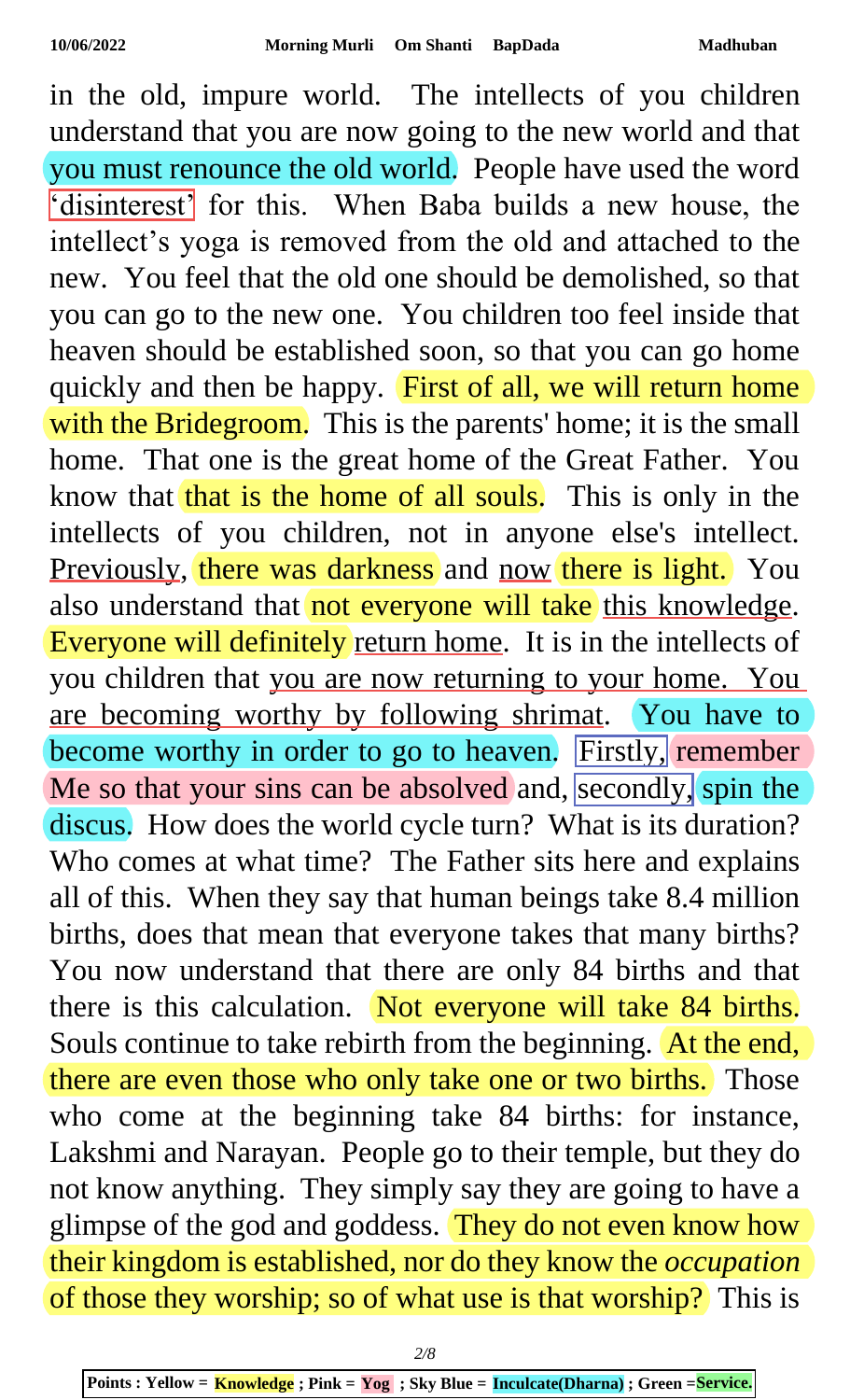why it is called **blind faith.** They do penance, tapasya and go on pilgrimages, etc., thinking that they will find the path to meet God, but no one can find God through any of that. Some come here and also go to the Jagadamba Temple for a glimpse, and so Baba understands that nothing has entered their intellects. All of your desires are now being fulfilled. The *part* of Jagadamba is now being played *accurately*. Definitely, the *part* of Jagadamba is very high. First is Lakshmi and then Narayan. This is your last birth and the karmic accounts are being settled here. You have to become free by settling all your karma and also stay in remembrance of the Father. In fact, you children should only remember the one Father. If you remember a bodily being, your *time* is *wasted*. It is not possible for anyone to remember Baba constantly. There are no such things that could be remembered constantly. Even a wife cannot remember her husband constantly. Surely, when she is preparing food or taking care of the children, she is not remembering her husband. However, here, you have to practise being in constant remembrance so that your stage will be such at the end that you only remember the One. This is an important examination. There is great praise of the eight jewels: when people experience bad omens, they wear a ring of eight jewels. At the end, there should be remembrance of only the one Father. For that, the *lines* of your intellects have to be absolutely *clear* and no one else should be remembered, for only then will you be able to become beads of the rosary. There is a lot of praise of the nine jewels. So, now, let there be the practice of constant remembrance. At the moment, scarcely anyone remembers Baba for even two or three hours. As the chaos in the world increases, to that extent you will continue to have faith and your hearts will continue to break away from the old world. Many will die. The intellect says that Maya is a very old enemy. There is no place where there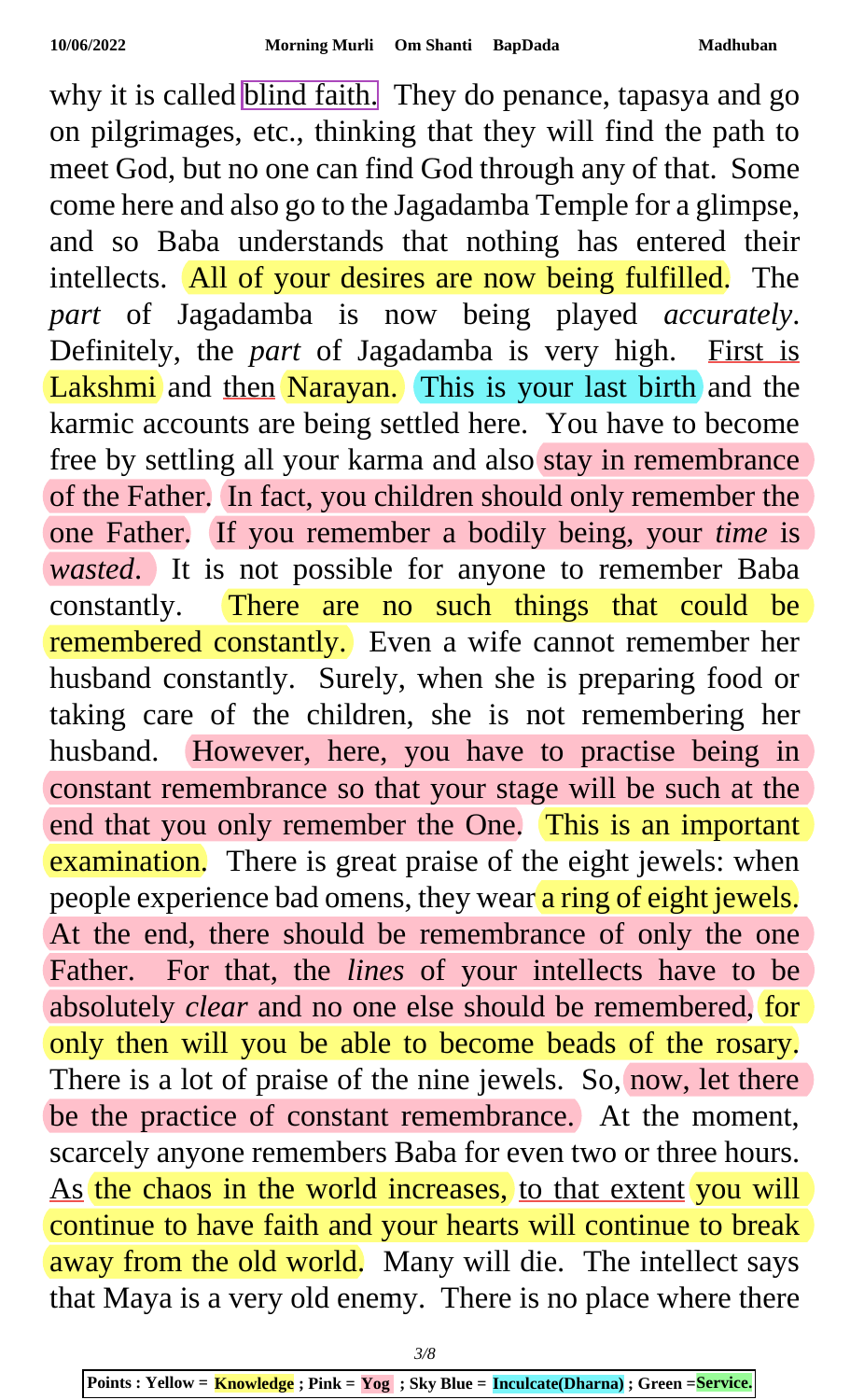are no enemies. You children are now changing from dirty to clean. You have the understanding that you must not eat food cooked by impure people. It is also said: As is the food, so is the mind. Sin accumulates for those who buy bad things, for those who prepare it and also for those who eat it. The Father explains everything very clearly. You children return after being *refreshed* here. Throughout the day, let the world cycle turn around in your intellects and also remember your home. When you return from here to your worldly homes, your stage is affected because you receive such company. Even while sitting here, the intellects' yoga of some wanders outside and this is why they are unable to have dharna fully. The unlimited Father sits here and explains to you souls: You are a soul and you perform actions through your body. You understand that you are taking shrimat from Baba and claiming your fortune of the kingdom once again. So, how happy you should be! It is remembered: Ask the children of the Lord of the gopis about supersensuous joy. As your stage becomes higher, as expansion continues, the mercury of your happiness will continue to rise and your faith will continue to become stronger. As you continue to pay *attention* to your dharna, the enthusiasm in your intellects will continue to increase. As time goes by, *service* will move at a very fast pace. You have to create such methods that someone will be struck by an arrow. The main thing is to give the Father's introduction. You receive an unlimited inheritance from the unlimited Father. He is also the Ocean of Knowledge. It is only with knowledge that human beings become pure. That same Father is the Purifier. Just take up the one *point* of how devotion cannot continue with the notion of omnipresence. This has to be explained very clearly. Those people say that destruction takes place through our knowledge. You also say that the flames of destruction will emerge from this sacrificial fire of the knowledge of Rudra. Therefore, they are also right!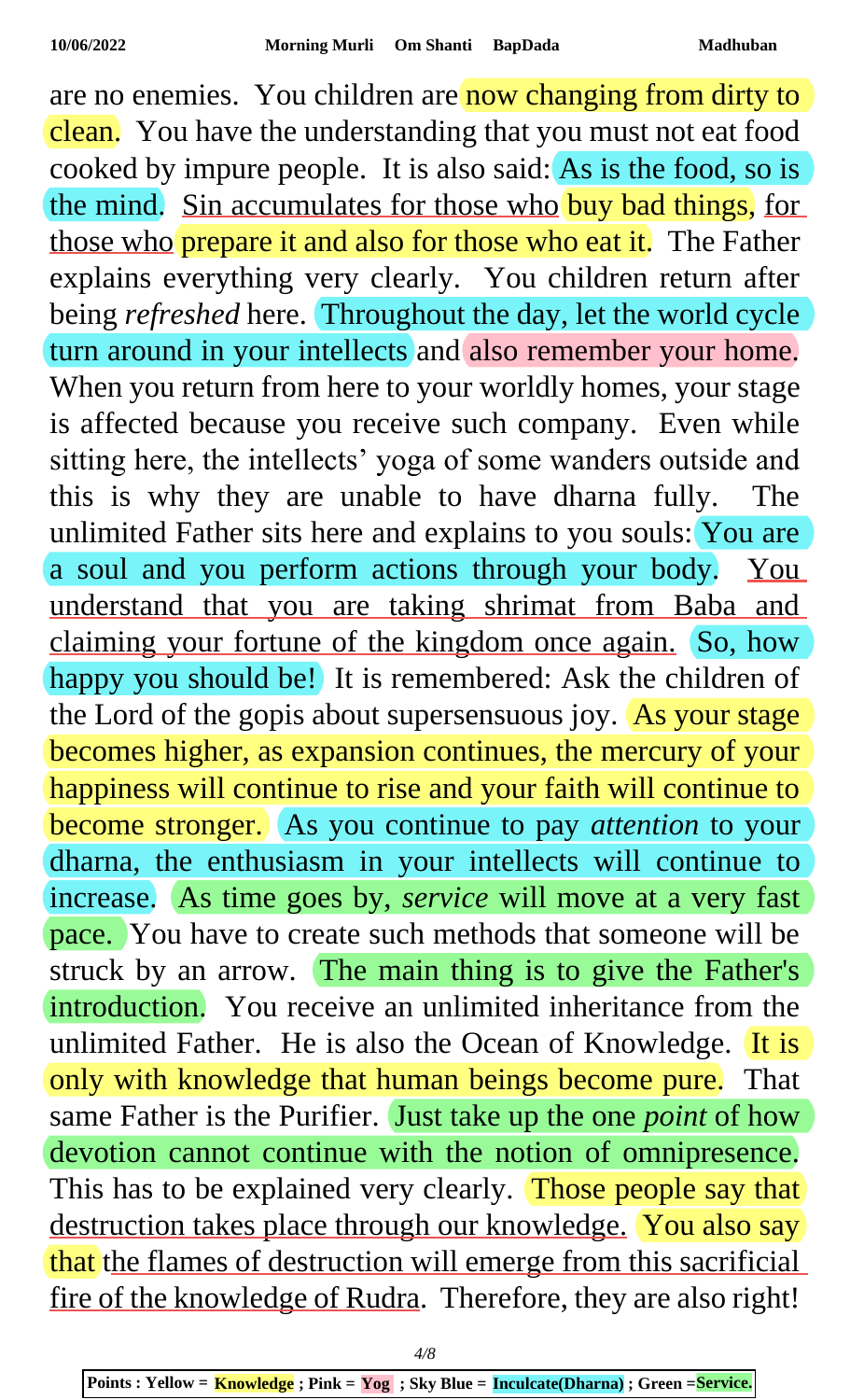However, even if they do not understand, what else would there be other than destruction? Destruction took place a cycle ago too. God speaks: All of this will be sacrificed into the sacrificial fire of the knowledge of Rudra. Those people think that your knowledge is like this, and that is why they oppose you. They believe that they will find God by doing a lot of devotion. We also say that those who have done a lot of devotion have found God. However, for people to understand these things a lot of effort needs to be made on them. A cycle ago, too, you children changed hell into heaven with the Father's help, and so the destruction of hell must also have taken place. Only when hell is destroyed can heaven be established. You can also explain that Bharat truly was pure. People of all religions would agree that there definitely was heaven. 'Ancient' means that which is the oldest, and so that must have been heaven. That which has become old also has to become new; this is in the intellects of you children. There was definitely the kingdom of deities, but it no longer exists. They are once again carrying out the establishment of the original deity religion. With whose help? Of the One who is the incorporeal Bapuji (Father) of all souls. He is the Father of all souls. You understand all of these things. You are so ordinary! The Father says: I am also the Lord of the Poor. You are poor. What do you have? You have sacrificed everything for Bharat. Your war with Ravan is so great! You are the Shakti Army. It is also sung: Salutations to the mother. Impure ones praise the pure ones, so which mother are they referring to? They think that it is Mother Earth, but it refers to those who live on earth. There is Jagadamba, and so there are also her children. The Dilwala Temple is the memorial that has been built. There are kumaris and also half-kumaris, who are also called mothers. You say: Baba, we are Brahma Kumars and Kumaris, so call us Your children, not mothers. We are kumaris. These are deep things that require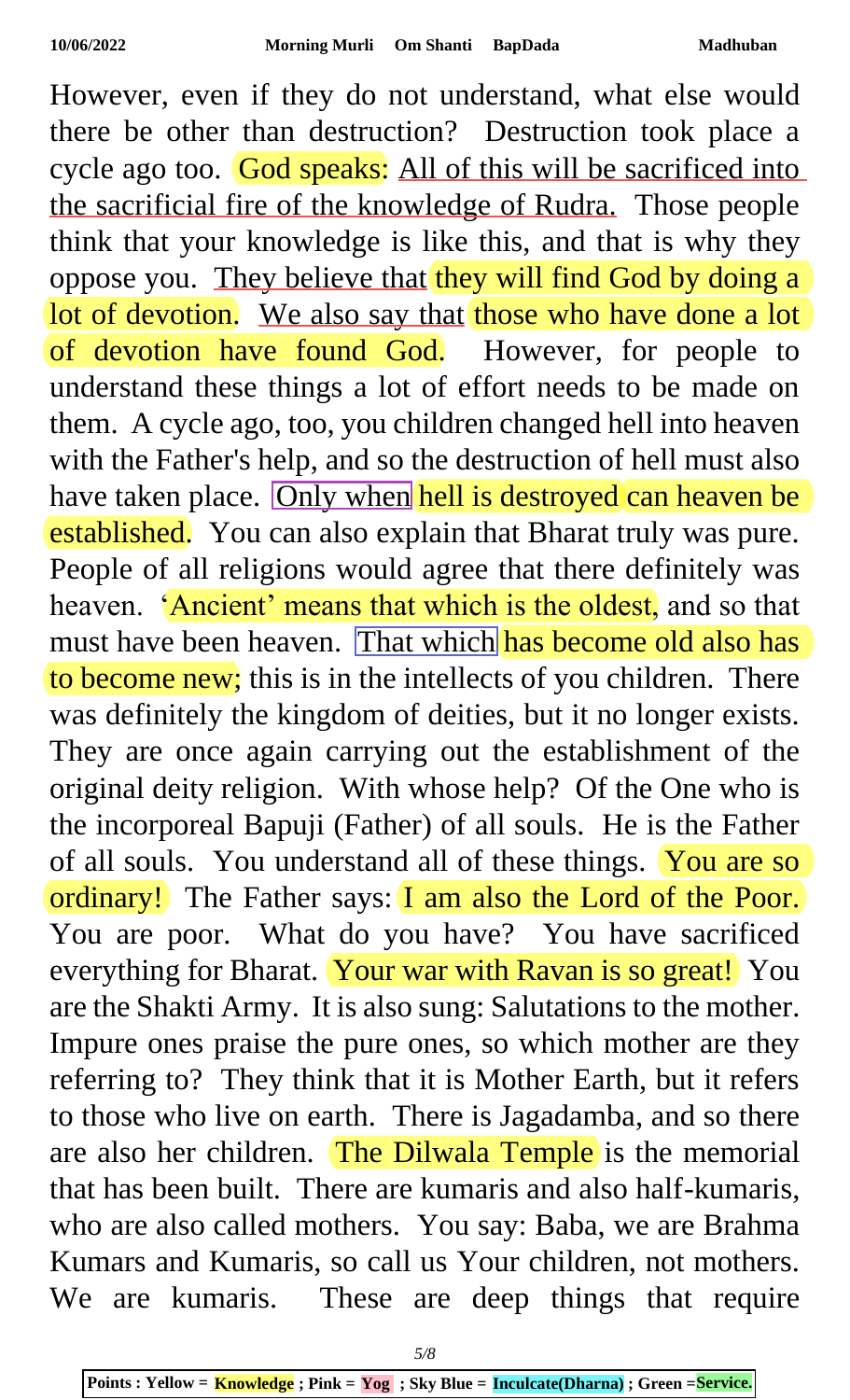understanding, but people are not able to take them in. The consciousness of their previous births has been instilled and does not break. It is in your intellects that **Shiv Baba is sitting** in front of you and is speaking to you souls. The Father has entered this body. Baba comes and performs divine, alokik activity. He teaches impure ones in order to purify them. There has to be accurate remembrance. Shiv Baba, the Purifier, is teaching us. The Purifier is the highest of all, He is the Father and also the *Teacher*. The first word that emerges should be 'Purifier'. People remember Him and say: O *God, the Father*, come! Come and teach us Raja Yoga once again! The Father also says: I am teaching you easy knowledge once again. There is no question of books, etc. in this. However, people have mentioned these names. The Father is now teaching you to make you worthy. You are given new *points* every day. The Gita and Granth, etc. do not contain any *addition* or editing; they say the very same things. Here, however, there are *additions* and some things are also edited. You are given new *points* every day. This *knowledge* is very *wonderful*! It is not contained in any scriptures. Lust is the greatest enemy. God speaks: Forget everyone as well as your own bodies and only remember the One! I will take all of you souls back home. I am the Immortal Image, the Death of all Deaths. I have come to take all the children home, so you should be happy. You understand that you are now to return home. Become clever quickly and claim your inheritance from Baba. The war will not begin until then. Baba says: I cannot do anything. *Rehearsals* will take place first. As yet, the rulers have not come. You can also explain about Rajasthan (Land of Kings). Ask them: Do you know why this term Rajasthan is used? It used to be the kingdom of Lakshmi and Narayan in Bharat. That Rajasthan (Land of Kings) has to be established once again, and so it is being established now. We know this, but only when this enters your intellects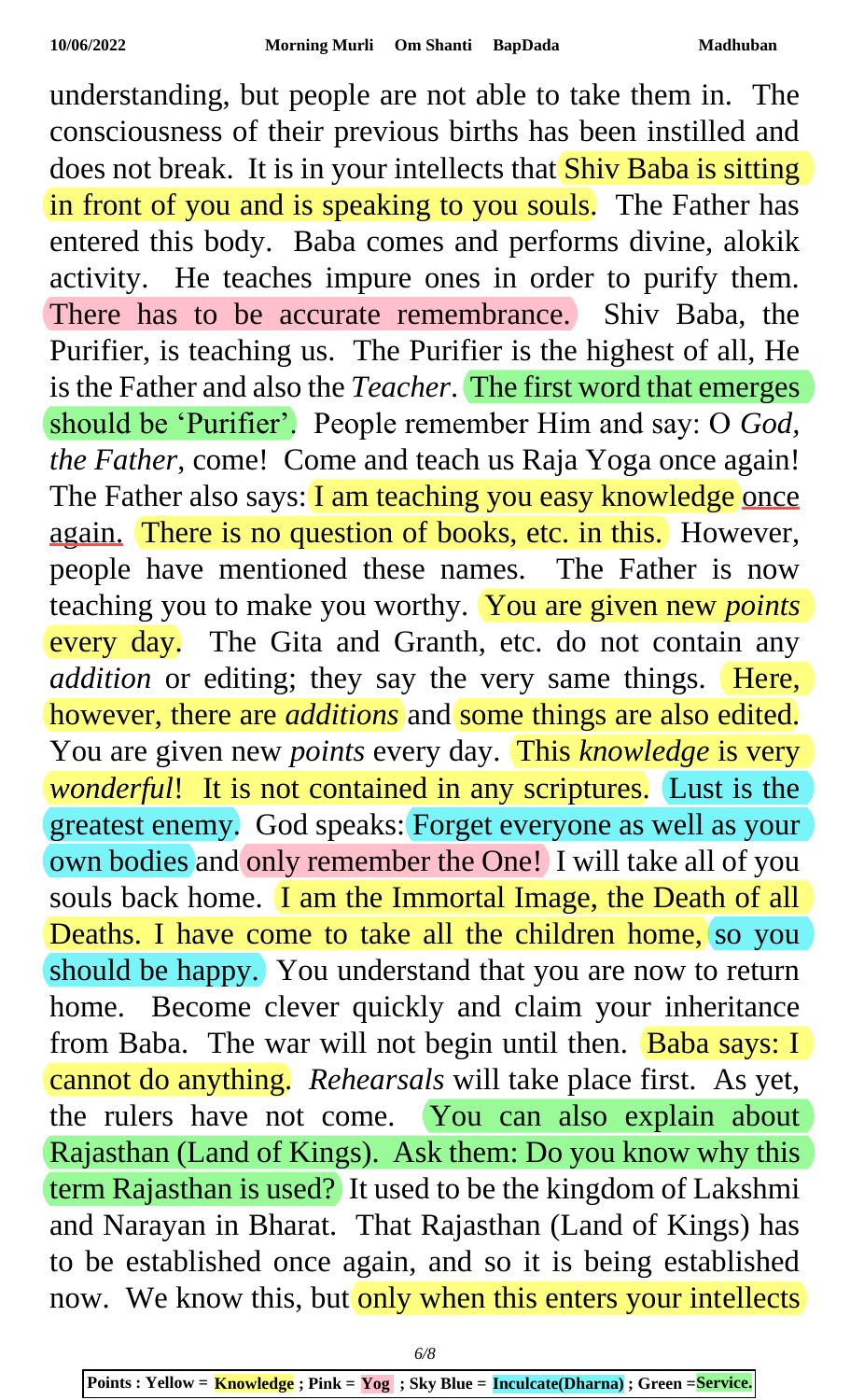will your mercury of happiness rise. On the path of devotion, they build temples to those deities. There was so much wealth in Bharat. We are once again making it into the divine land of kings. Come and understand these matters. Let there be such enthusiasm for explaining this. This is also a *seminar*. Baba has explained how you should do *service*. The kumaris, the mothers and also the brothers all listen together. One God, not Krishna, is the Highest on High. So, you can explain about Rajasthan. Definitely, there was Rajasthan, the land of kings, and temples have been built to them. We are creating that once again. The Father is teaching us Raja Yoga. You must also *try* this. Then, for half a cycle, you will not need to cry. By following Rama's shrimat you are conquering Ravan. If they listen to such words, it will touch them and those who are struck by an arrow will come to understand. Baba holds this unlimited *seminar* every day. This is a *seminar* of souls and the Supreme Soul. Achcha.

To the sweetest, beloved, long-lost and now-found children, love remembrance and *good morning* from the Mother, the Father, BapDada. The spiritual Father says namaste to the spiritual children.

## **Essence for dharna:**

- 1. In order to become free from the suffering of karma, stay in remembrance of the one Father. Don't *waste time* remembering any bodily being. Keep the *line* of your intellect very *clear*.
- 2. Eat very pure food. As is the food, so is the mind. Therefore, do not eat food prepared by impure people. You must make your intellect clean.

## **Blessing: May you be constantly wealthy with spiritual**  *sympathy* **and make everyone content with it***.*

**Points : Yellow = Knowledge ; Pink = Yog ; Sky Blue = Inculcate(Dharna) ; Green =Service.**